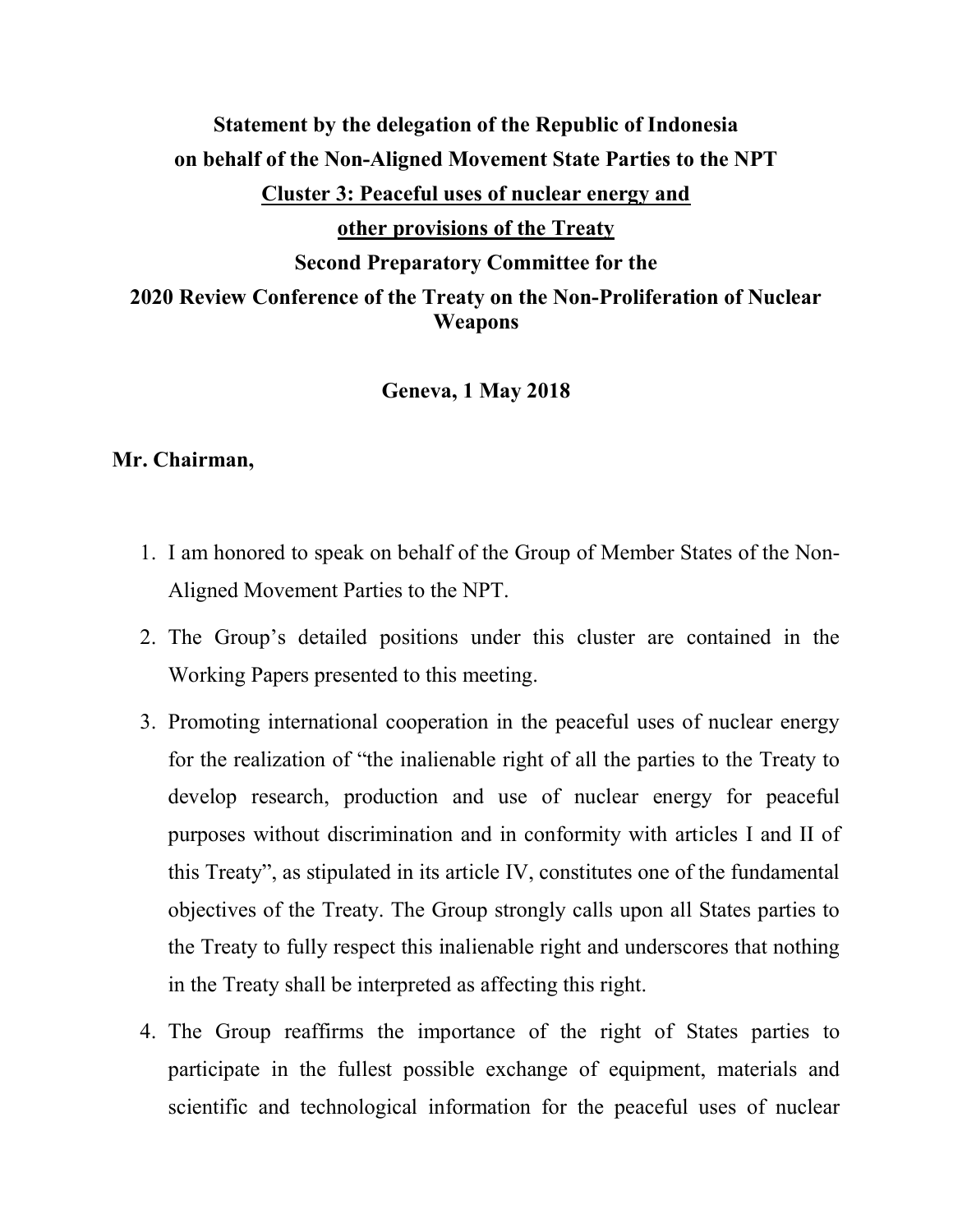energy, as well as their right to cooperate among themselves, in particular in the technological field, in contributing alone or together with other States or international organizations to the further development of the applications of nuclear energy for peaceful purposes, with due consideration for the needs of the developing areas of the world.

- 5. The Group confirms that each country's choices and decision in the field of peaceful uses of nuclear energy should be respected without jeopardizing its policies or international cooperation agreements and arrangements for peaceful uses of nuclear energy and its fuel-cycle policies.
- 6. The Group encourages the IAEA to continue supporting developing countries in realizing the Sustainable Development Goals (SDGs), in particular through its technical cooperation programme, which is essential for the promotion and transfer of nuclear technology for peaceful uses.
- 7. We express our full confidence in the impartiality and professionalism of the IAEA and strongly reject any politically motivated attempts by any State to politicize the work of the IAEA, including its technical cooperation programme, in violation of its Statute, as well as any pressure or interference in the Agency's activities which could jeopardize the efficiency and credibility of the IAEA and the inalienable right of developing countries to develop research, production and use of nuclear energy for peaceful purposes without discrimination.
- 8. The Group stresses the need for the further development of the applications of nuclear energy for peaceful purposes in developing countries, which contributes to the attainment of their respective national sustainable development goals, and the full respect for their right to participate in the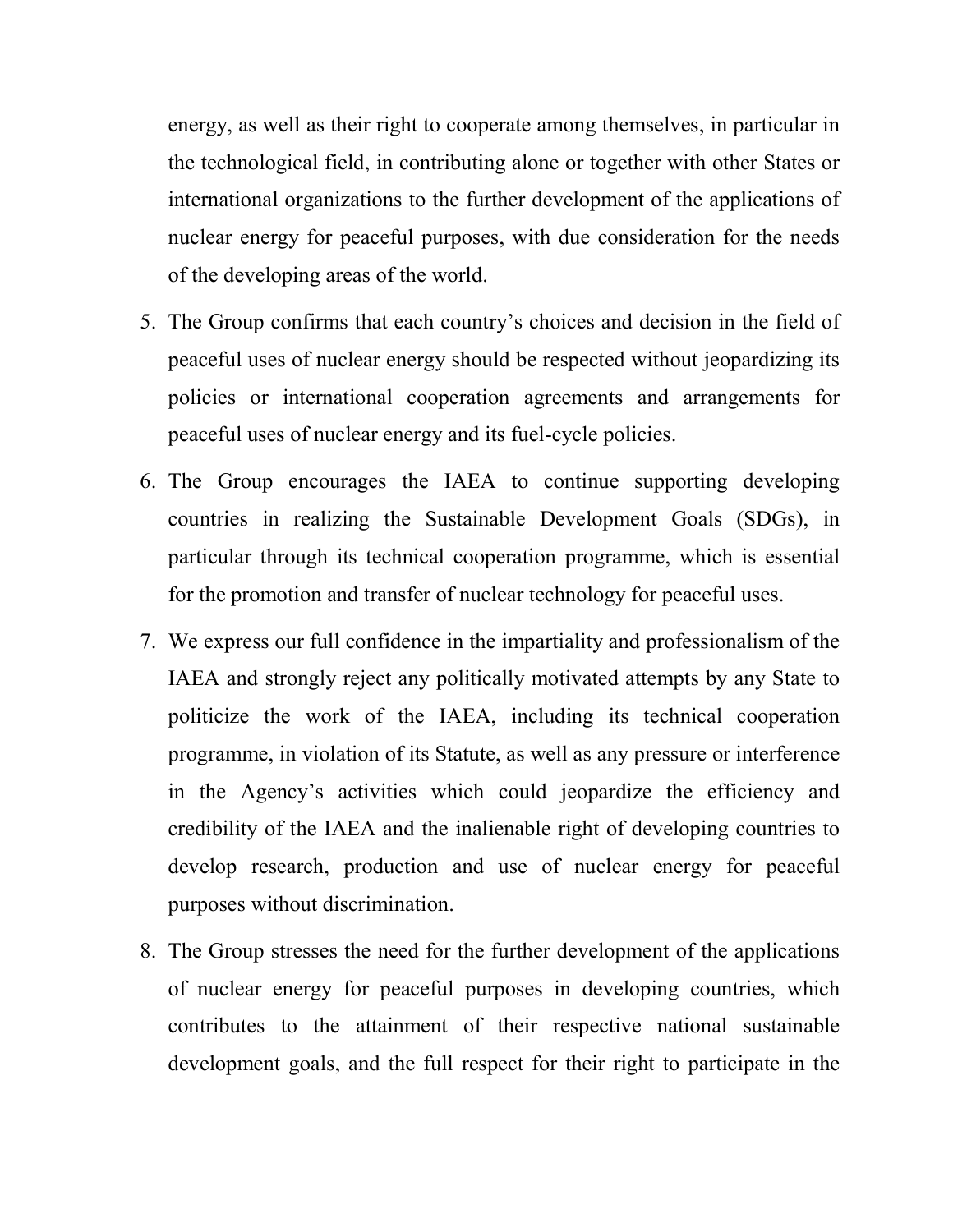fullest possible exchange of equipment, materials and scientific and technological information for the peaceful uses of nuclear energy.

- 9. The Group underlines particularly the responsibility of developed countries to facilitate, to the fullest extent possible, the transfer, to developing countries, of nuclear equipment, materials, scientific and technological information for peaceful purposes.
- 10.The Group remains deeply concerned about the ability of certain States that are not parties to the Treaty to obtain, in particular from some nuclearweapon States, nuclear materials, technology and know-how to develop nuclear weapons. The Group strongly calls for the enforcement, without exception or further delay, of the total and complete prohibition, as stipulated in the Treaty, of the transfer of nuclear technology and materials to States that are not parties to the Treaty.
- 11.The Group stresses that the supply of source or special fissionable material, or equipment or material especially designed or prepared for the processing, use or production of special fissionable material, to States that are not parties to the Treaty, significantly undermines the credibility and sustainability of the Treaty, and contradicts the agreed obligations and commitments on achieving its universality.
- 12.The Group reaffirms the inviolability of peaceful nuclear activities and that any attack or threat of attack against peaceful nuclear facilities - operational or under construction- poses a great danger to human beings and the environment, and constitutes a grave violation of international law, principles and purposes of the UN Charter and regulations of the IAEA. The Group recognizes the urgent need for a comprehensive multilaterally